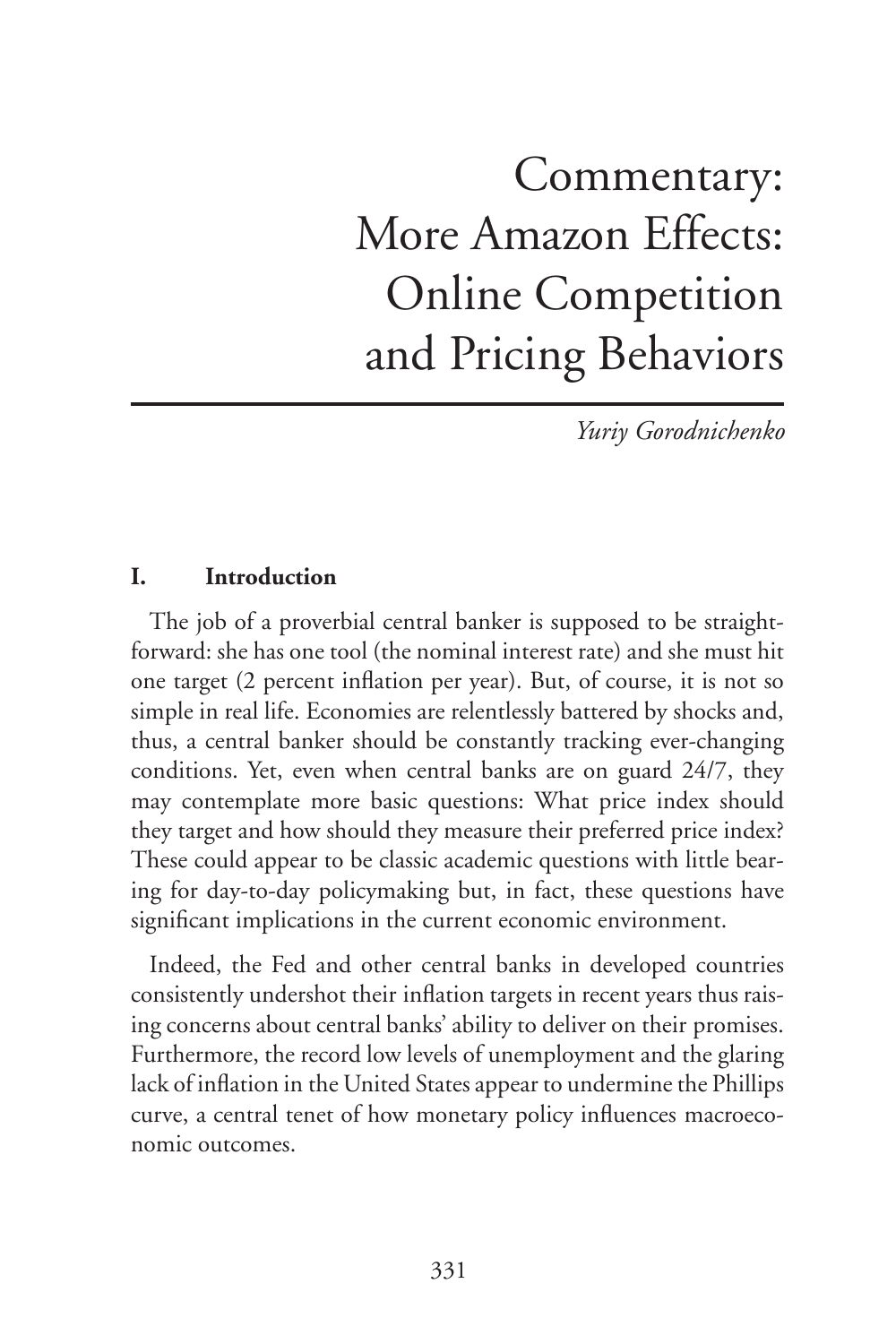One explanation of these puzzles is that inflation is mismeasured because of changes in the retail sector. Specifically, this theory posits that by offering lower prices, Amazon.com and other e-commerce outlets in the last 10 years or so have exercised a strong downward pressure on prices similar to what was experienced in the 1980s and 1990s with the rising dominance of Walmart and other discount retail chains (Chart 1). Because these changes in the market structure are transitory (i.e., at some point the market share of Amazon.com and similar stores will stabilize), the "underlying" inflation may be higher. In other words, if one removes this one-time "Amazon" effect, some notion of "true" inflation is potentially higher than the current inflation rate and so central banks should not be concerned about the low inflation of recent years. Opponents of this theory, however, may appeal to the findings of the Boskin Commission (see Boskin et al. 1998 for a summary): a rapid expansion of discount stores like Walmart was not properly accounted for in the CPI (due to outlet substitution bias) and, as a result, the CPI overstated inflation by 0.1 percentage point per year. If so, the true inflation now is lower than the CPI inflation suggests.

Although what is the net effect of e-commerce on aggregate inflation remains to be established, we can still learn a great deal from the evolution of pricing behavior of stores facing the likes of Amazon. com to prepare central banks for the maybe not-so-distant future where e-commerce is *the* key force in retail. Alberto Cavallo's paper is an important step in this direction.

I draw two main conclusions from his analysis. First, consistent with earlier studies, he finds that Amazon's prices are a lot more flexible than prices of conventional, brick-and-mortar stores. More importantly, he documents that this forces Walmart (and presumably other traditional retailers) to adjust prices more often for products that are also offered on Amazon.com. As result, via strategic complementarity, Amazon.com can have more influence on how prices are set than is suggested by Amazon.com's market share. This means that consumer prices may be more sensitive to cost shocks than thought before. Second, while traditional retailers have some scope for variation of prices across geographical locations (i.e., a bottle of Pepsi may cost more in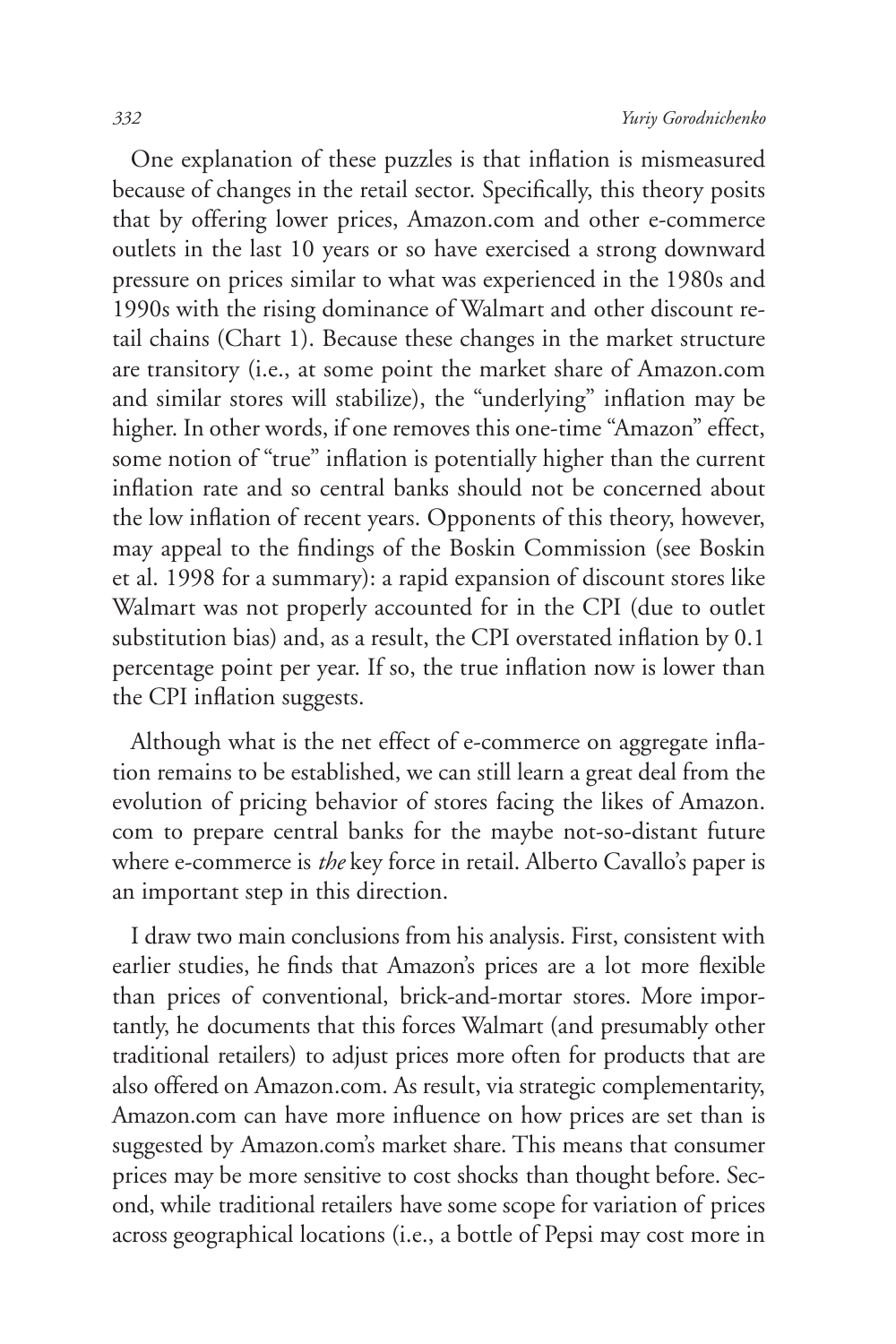

Notes: The chart reports the share of sales for selected retailers in total retail sales. Shares for Walmart and Amazon.com are computed as the ratio of each company's revenue (reported in Compustat) to total retail sales. Total retail sales and e-commerce retail sales are from the U.S. Census Bureau.

New York than in Detroit), online stores effectively offer the same price across locations thus pushing uniform pricing to the extreme.

This is an excellent paper. Alberto is careful to not venture into speculations about what these facts mean for monetary policy. But my role as a discussant is more permissive and so I will make several claims about why central bankers should care about this paper.

## **II. More Flexible Prices**

New Keynesian economics has long recognized the tremendous heterogeneity in price rigidities across sectors and its implications (Haltiwanger and Waldman 1991, Carvalho 2004, Nakamura and Steinsson 2008). A basic conclusion from this line of work is that central banks should try to target a price index that overweighs sticky prices for two reasons. First, sticky prices incorporate more information about future inflation. Intuitively, "flexible" prices may move rapidly in response to transitory shocks but firms which change their prices less frequently have to be more forward looking in their pricing decisions because they are stuck with chosen prices for a while. At the same time, central banks may have lags in observing price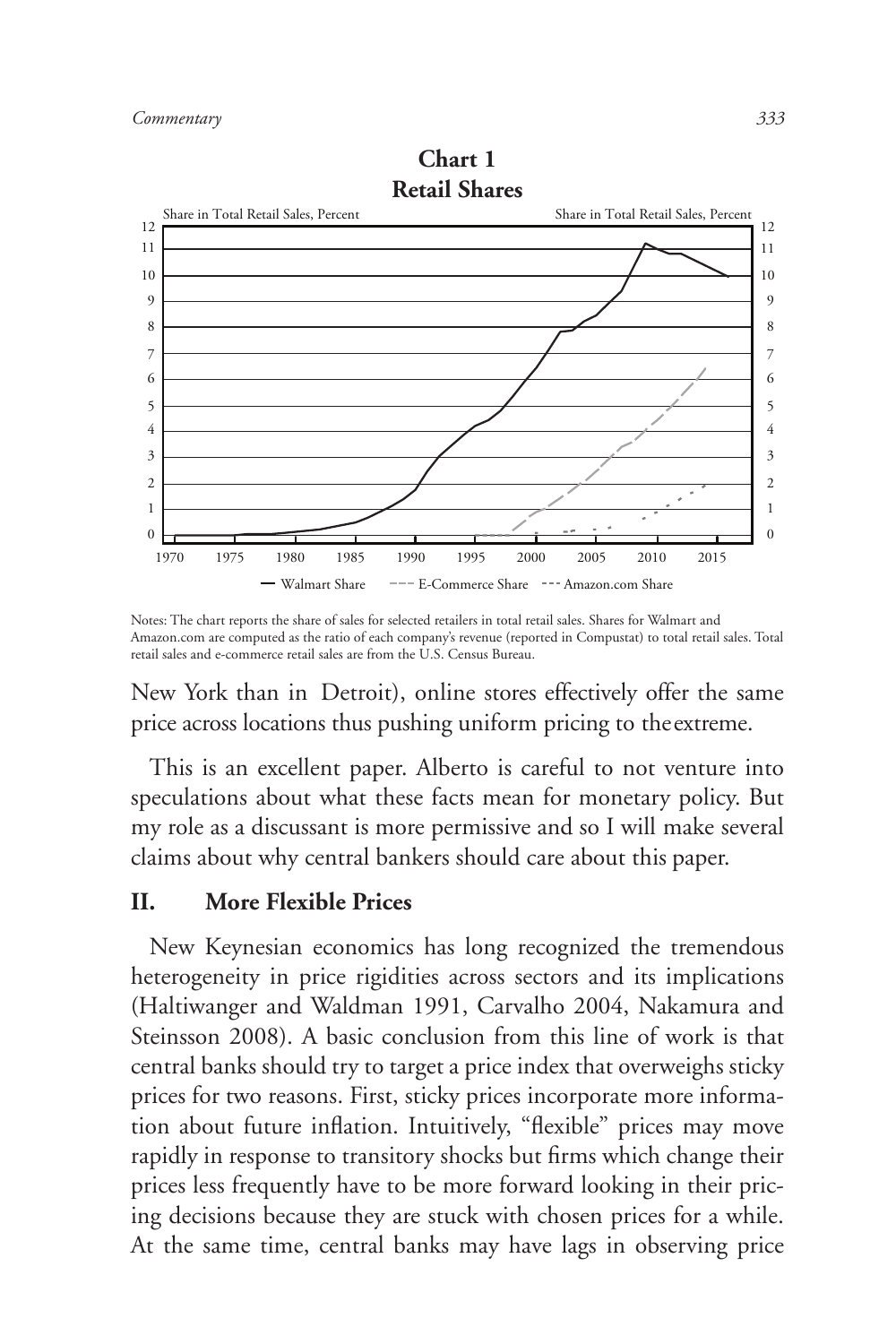data and monetary policy itself influences the economy only with a lag. Thus, by responding to higher-frequency price changes, a central bank can destabilize rather than stabilize the economy. In contrast, because sticky prices react to more persistent shocks, they provide an operational target (Eusepi et al. 2011). Second, cross-sectional price dispersion, which is the main cost of business cycles in the New Keynesian models, is largely driven by sticky prices (Aoki 2001). As a result, the central bank can improve welfare by stabilizing inflation of sticky prices, which, via strategic complementarity, can also stabilize inflation of flexible prices. Consistent with these insights, central banks often target "core" inflation that excludes commodity (food, energy) prices, which are highly volatile. Relatedly, Eusepi et al. (2011) propose a price index that explicitly weighs sectors by their price stickiness and there are similar alternatives (e.g., the Federal Reserve Bank of Atlanta published Sticky-Price CPI developed by Bryan and Meyer 2010).

# *What if e-commerce makes consumer prices as flexible as commodity prices?*

One can entertain several implications. First, central banks may have to recalibrate their targeted measures of inflation. If pass-through for online prices is as high as it is for food and energy prices, one could imagine that, in the limit, the core inflation measure would become *CPI All Items Less Food, Energy and Amazon*. Relatedly, one may expect that central banks in large, developed countries will have a weaker grip on inflation, especially in the short run, since price dynamics will increasingly be driven by short-run forces outside their control. As a result, central banks in these countries may encounter similar challenges as those faced by central banks in small open economies face (Fraga et al. 2003) and may have more difficulty in establishing or maintaining their credibility.

Second, central banks are constrained in their ability to combat recessions in the current ultra-low interest rate environment. This constraint can be exacerbated by increasingly flexible prices. For example, De Long and Summers (1986) and, more recently, Eggertson and Krugman (2012) argue that price flexibility may be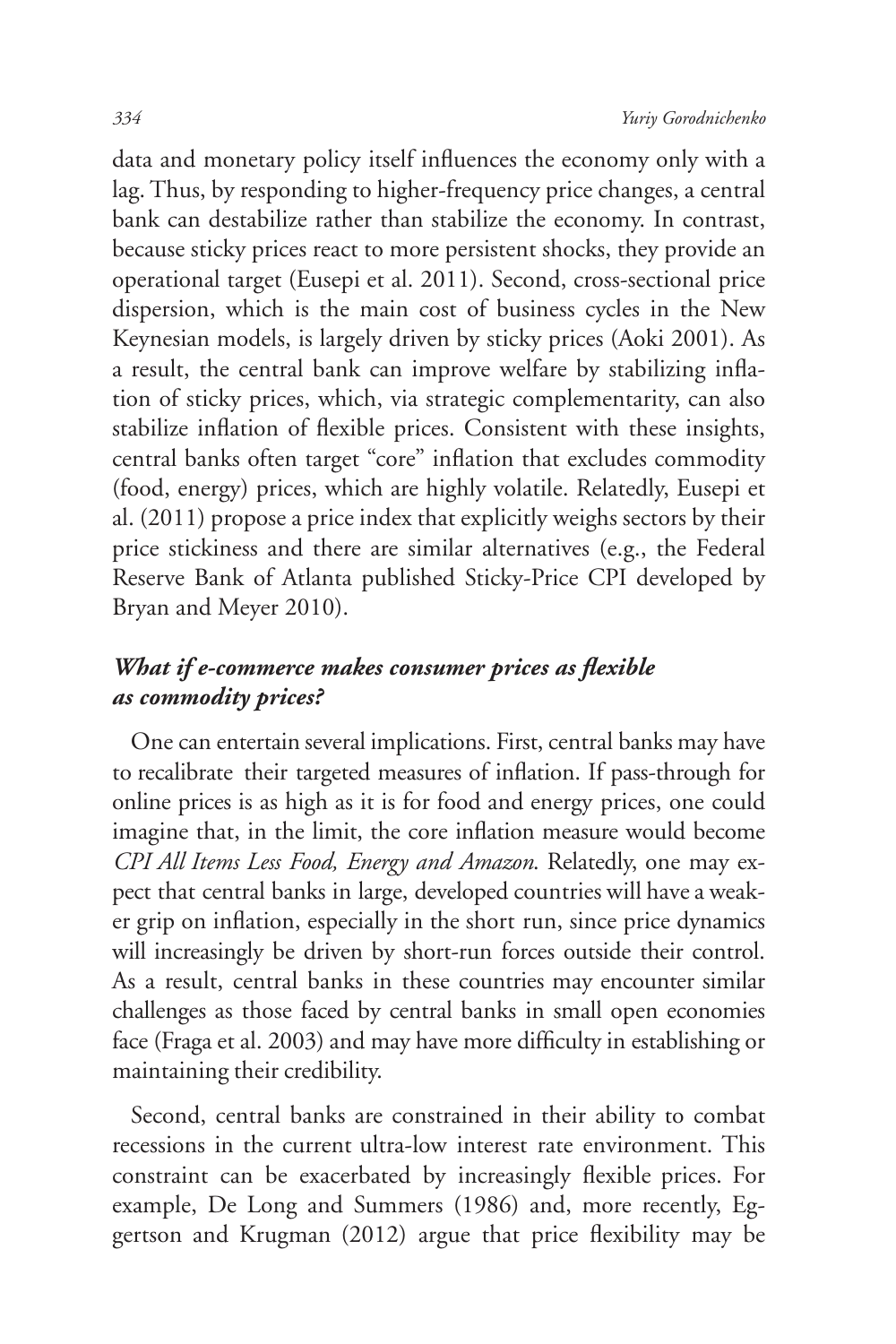destabilizing. Intuitively, sticky prices can help avoid deflationary spirals: a negative shock pushes prices down but, because prices are not flexible, deflationary pressure is attenuated. Thus, increasingly flexible prices will require countercyclical policy to be more aggressive precisely at a time when central banks have only limited ammunition.

Third, modern New Keynesian models imply that the main cost of inflation is the cross- sectional dispersion of prices. For positive steady state inflation, this dispersion is increasing in price stickiness. Furthermore, the weight on inflation volatility in the second-order approximation of consumer utility is increasing in price stickiness. Therefore, if e-commerce makes prices more flexible, policymakers should care less about inflation and, instead, put a higher weight on the volatility of output.

Finally, the standard New Keynesian model emphasizes pricing frictions as a key mechanism of how changes in nominal interest rates affect the economy. Obviously, there are other channels for how central banks can influence the economy but a move to a flexible-price world would mean that central banks need to rethink their analytical frameworks and change operations.

## **III. Uniform Pricing**

Central bankers are mandated to manage macroeconomic outcomes but, inevitably, regional variation in economic performance enters policy discussions implicitly or explicitly (Coibion and Goldstein 2012, Beraja et al. 2017, Cœuré 2017). Regional variation in prices provides one mechanism to smooth out (at least partially) regional shocks without much input from aggregate policies. Indeed, retailers and manufacturers can vary their profit margins in response to changes in local economic conditions. Consistent with this insight, Beraja et al. (2016) document robust evidence that states with higher unemployment have lower inflation. Uniform pricing, however, limits the scope of this adjustment mechanism: If Detroit is hit hard by a recession relative to other parts of the United States, Amazon.com is unlikely to give a special discount to consumers in Detroit. In theory, other margins of adjustment (wages, migration, etc.) can compensate for uniform pricing. In practice, these margins likely have little power as painfully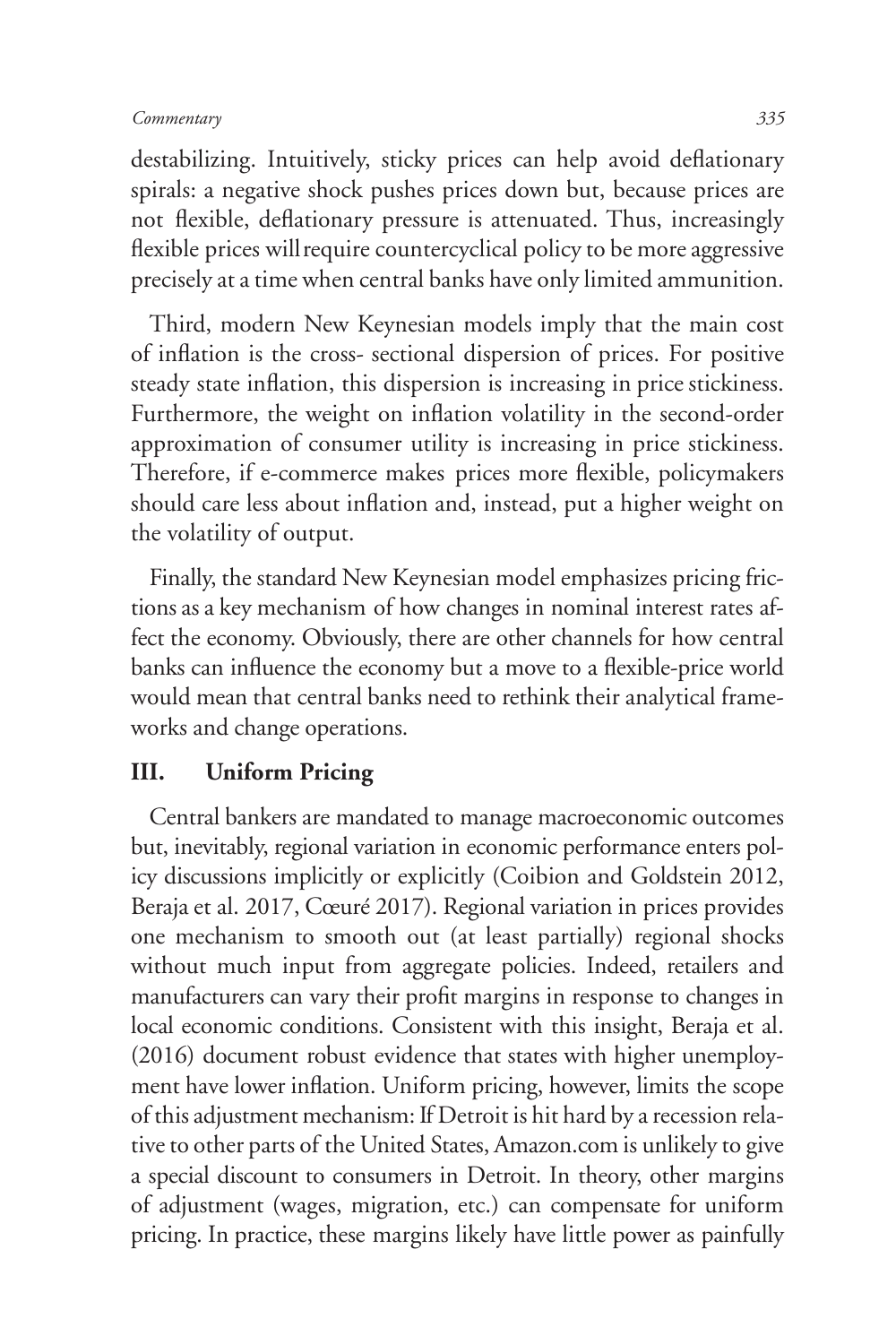illustrated by the experience of the eurozone during the 2008 global financial crisis. Even for countries like the United States, these margins may be less active than before. For example, Molloy et al. (2011) and others document that internal migration in the United States fell considerably since the 1980s. Grigsby et al. (2018) report considerable wage rigidities (especially downward, a tangible constraint during downturns). In such an economy, recessions may be prolonged and costly because it takes more time for resources to reallocate.

One potential solution is for monetary policy to be more countercyclical, but this may be difficult given the likely future constraints from the zero bound. An alternative solution is for monetary policy makers to adopt tools that can be more targeted to specific regions, industries, or populations. To this end, Coibion et al. (2018) propose management of expectations as an alternative to conventional policies relying on changes in nominal interest rates. Intuitively, similar to advertising campaigns, communication policies can be tailored to a specific industry/region/population so that the perceived real interest rate moves at a subnational level, a task that is hard to achieve with nominal interest rates alone.

# **IV. Additional Forces**

E-commerce not only changes how firms set prices but also how consumers do their shopping. With some oversimplification, a typical shopping trip for a consumer making purchases in a conventional store can be split in two stages. First, the consumer chooses a store that ex ante offers the best prices for a bundle of goods that the consumer desires. Second, after coming to the chosen store, the consumer adjusts his basket in response to observed prices. Given that consumers buy many things conditional on coming to a store, retailers can use cross subsidies to maximize total profit. A classic strategy for stores in this context is to lure consumers by offering them discounts on some goods and potentially charging high prices on other goods that are bundled with the discounted items.

Internet shopping has a different structure. First, consumers decide what they want to purchase. Second, they search the internet for the best deal. As a result, the ability of stores to bundle goods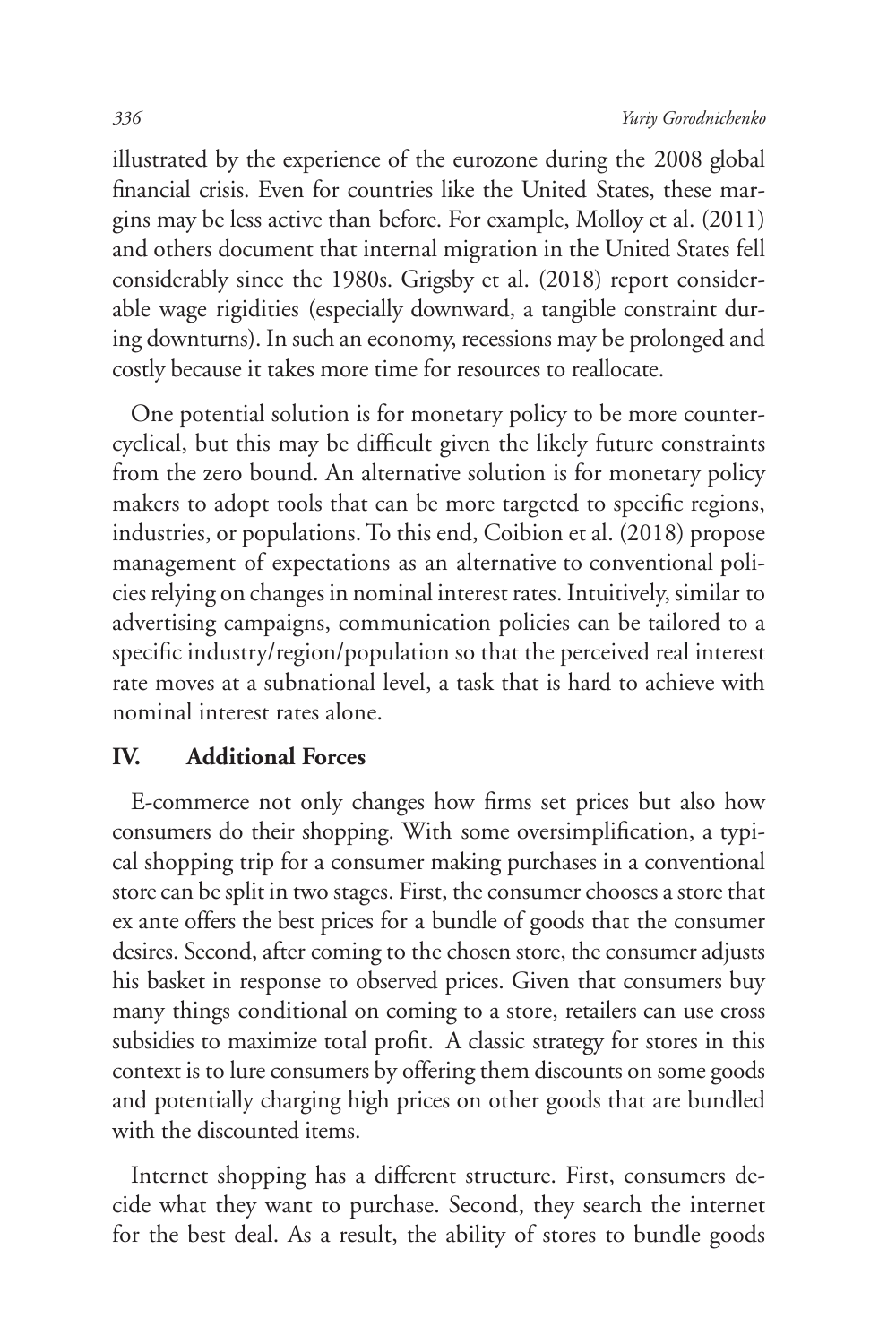is more limited. Furthermore, because the search for the best deal online is particularly easy, the elasticity of demand with respect to price becomes high. Indeed, even going from the lowest price to the second lowest price in online markets is associated with a large decline in quantities.<sup>1</sup> As a result, a large market share in e-commerce does not necessarily translate into high markups because consumers are not terribly attached to an online retailer. Consistent with this prediction, profit margins of Walmart (more than 20 percent) are much higher than profit margins of Amazon.com (less than 4 percent).

These patterns have several implications for central banks. First, small markups limit the ability of retailers to absorb cost shocks and so the pass-through for online retailers should be higher. Second, because the Phillips curve in estimated DSGE models is quite flat, most of the variation in inflation is attributed to "markup" shocks. While these shocks should not be interpreted literally as variation in market power, these models may face greater skepticism because large variation in "markups" would be inconsistent with very low levels of price markups in the data (that is, there is little space for variation in markups for online retailers like Amazon.com). Third, greater elasticity of demand typical for online retailers entails greater strategic complementarity which in turn means a flatter Phillips curve.

There are other potential changes in shopping behavior that may be relevant for central banks. For example, the advent of big-box/ warehouse stores has led to less frequent shopping trips and more prevalent purchases of goods in bulk (Coibion et al. 2017). As a result, spending inequality measured on short histories of purchases (e.g., the Diary Survey in the U.S. Consumer Expenditure Survey) has been drifting up since the 1980s. Online shopping can reverse this trend as consumers do not have to buy goods in bulk to get disco unted prices. Because the distributional consequences of monetary policy have become more important both in a positive (Coibion et al. 2017, Auclert 2017) and normative (Yellen 2014, Mersch 2014) sense, policy discussions should be cognizant of this potential change in the direction of the trend.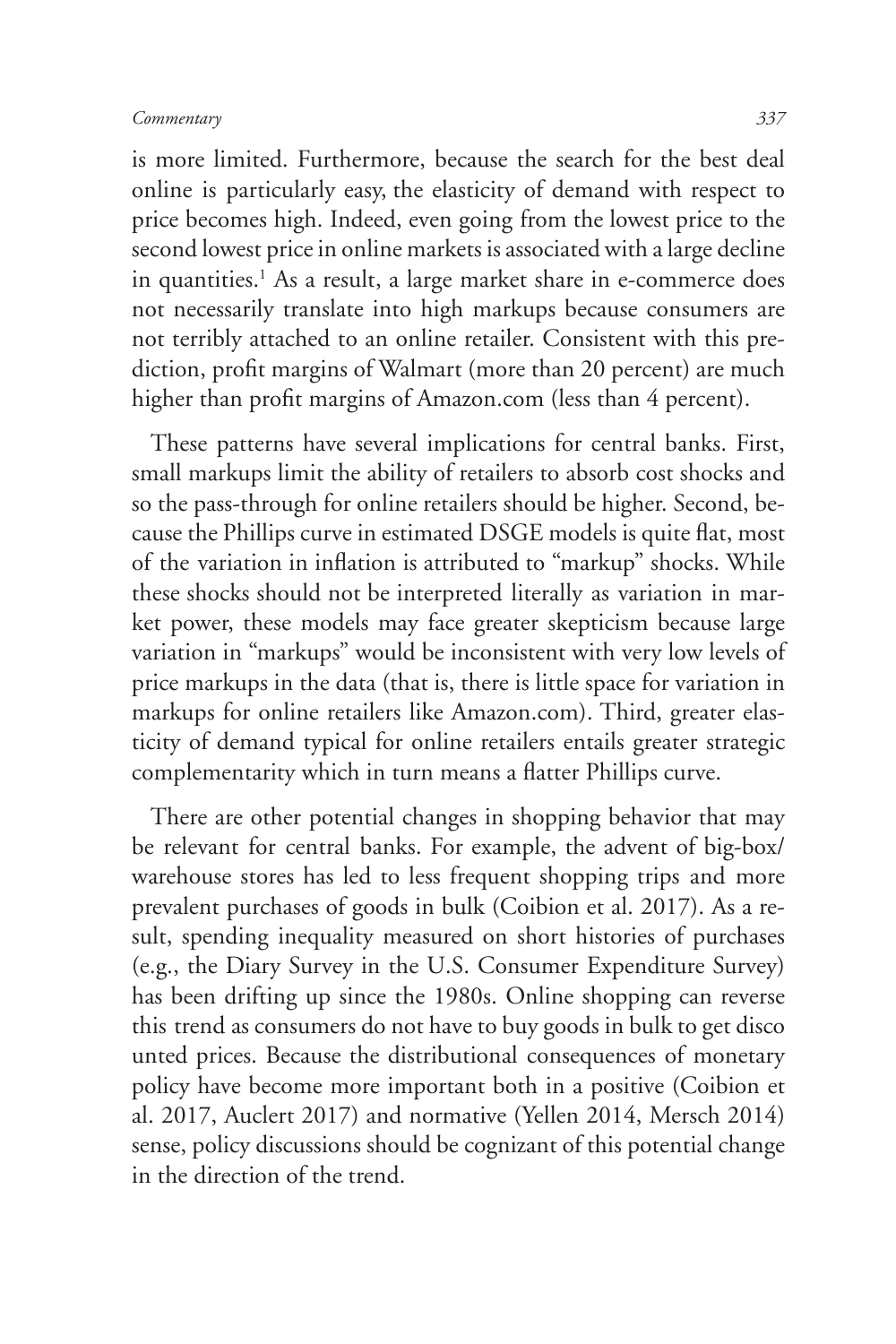Finally, the emerging prevalence of e-commerce offering low prices can create new opportunities for consumers to switch their shopping outlets over the business cycle. For example, Coibion et al. (2015), Nevo and Wong (2015) and others document that households actively exploit price differentials across stores and "trade down" in recessions (e.g., switch from "Safeway" to "Walmart"). One may predict that this switching will be amplified in the future because switching to an online store is particularly easy. As a result, aggregate "true" inflation may be more cyclically sensitive than suggested by headline CPI inflation. Furthermore, such store switching reduces the weight on inflation volatility in micro-founded New Keynesian models because store switching reduces the cost of price dispersion.

# **V. Limits of E-Commerce**

Although internet offers seemingly unbounded opportunities for retailers and the stock market believes that the future of retail belongs to the likes of Amazon.com, I have several reasons to believe that Amazon.com (and more generally e-commerce) will not take over the world and prices of consumer goods will not be as flexible as commodity prices. First, Cavallo documents that Amazon.com changes the pricing behavior of Walmart. But strategic complementarity is a two-way street: Walmart can slow down Amazon's price changes. Indeed, the conventional New Keynesian wisdom is saying that, in presence of strategic complementarity, flexible-price firms should mimic the behavior of sticky-price firms. Thus, although it is most remarkable that Amazon.com can reverse the flow of causality, one may expect that as long as brick-and-mortar stores remain a fact of our shopping lives, online stores should not deviate too much from conventional retailers characterized by sticky prices. Relatedly, stores selling goods offline *and* online have similar prices offline and online (Cavallo 2017). Hence, as Amazon.com and others move to conventional retail, they may be forced to set their prices in a way that is closer to how prices are set by traditional retailers.

Second, a great appeal of online retail is dynamic pricing, that is, the ability of firms to set prices every instant depending on demand and supply conditions. Indeed, online retailers are uniquely positioned to collect vast amounts of data about consumers and to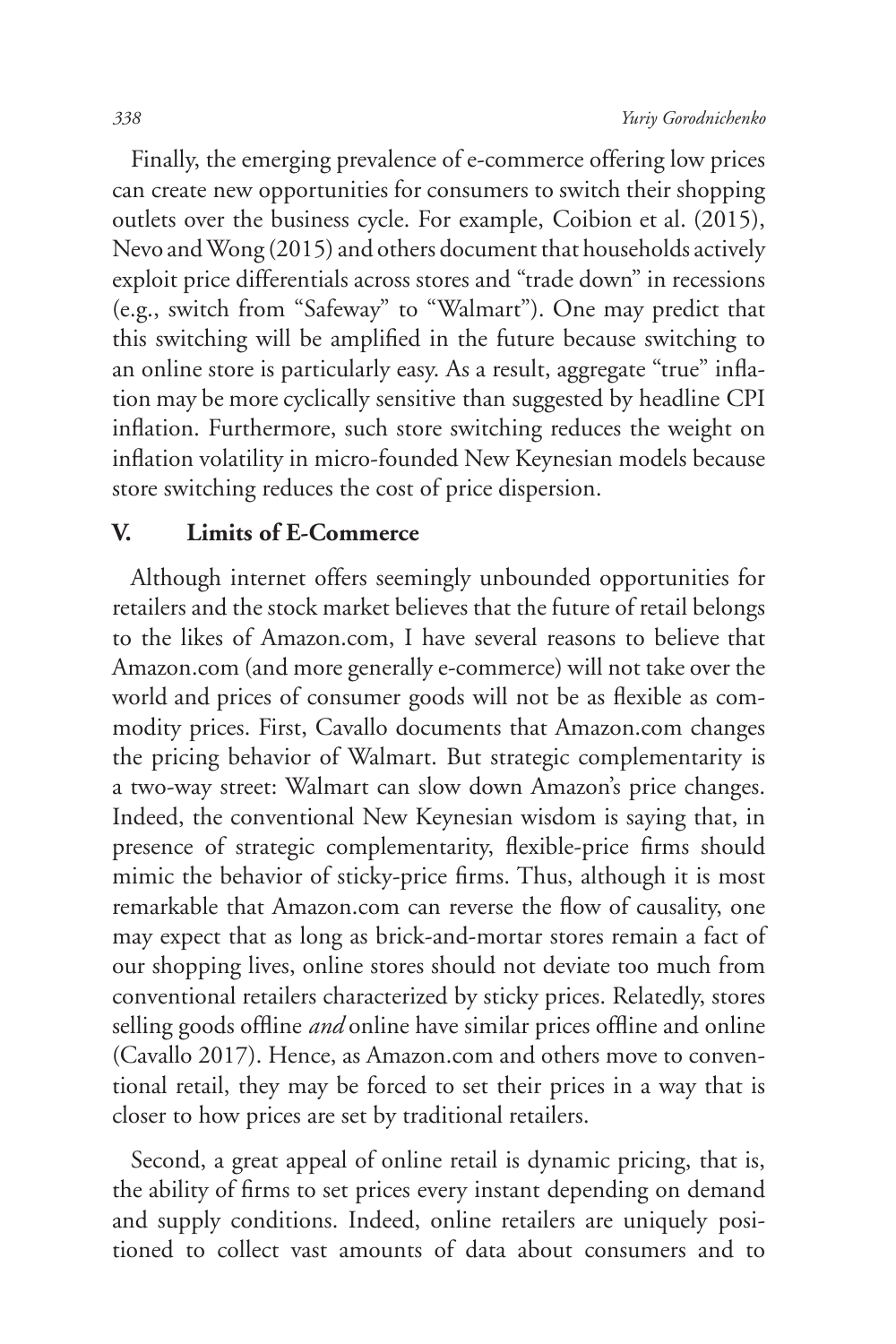employ algorithmic pricing at very high frequencies (they do not face physical costs of nominal price adjustment, "menu" costs). A few industries (e.g., airlines and hotels) embraced this opportunity but many industries did not follow the suit. For example, Amazon.com continues to have rather sticky prices of books and other printed media (Boivin et al. 2012) despite having an overwhelming dominance in the market. Furthermore, although online prices change more frequently than prices in conventional stores, early evidence (Gorodnichenko et al. 2018) suggests that online prices are as unresponsive to monetary policy shocks and macroeconomic news shocks as offline prices. In fact, it is rather puzzling why we do not see more dynamic pricing. Perhaps, prices remain sticky because of psychological costs of alienating consumers by breaking implicit price contracts (Blinder 1994, Rotemberg 2011) even if they can change every second.

Third, the logic of internet markets characterized by easy search and absence of classical "menu" costs suggests that we should observe little (if any) price dispersion for a precisely defined good. Indeed, if there is a market where the law of one price must hold, e-commerce is that market. Yet, many studies (e.g., Ellison and Ellison 2009, Gorodnichenko et al. 2014) document that cross-sectional price dispersion for online markets is large and is comparable to that for offline markets. For example, on Aug. 11, 2018, Google Shopping showed that prices (including shipping and taxes) for Samsung Galaxy S9 (64 GB, Midnight Black, Unlocked) varied from \$603 to \$878 across sellers with reviews (the price at Amazon.com was \$680), see Table 1. More generally, by many metrics online markets are as imperfect as offline markets. What determines these surprising patterns is an area of active research.

Fourth, there are exogenous and endogenous barriers for Amazon. com and other online retailers to overtake some markets. For example, many services cannot be delivered over the internet (health care, education, housing, etc.) but they account for roughly a half of consumer spending. Perhaps, some day Amazon.com will find a way to make a flu shot or a haircut with a drone but for now prices in the service sector will likely remain as rigid as they have been in the past. There are also signs that firms attempt to protect themselves from e-commerce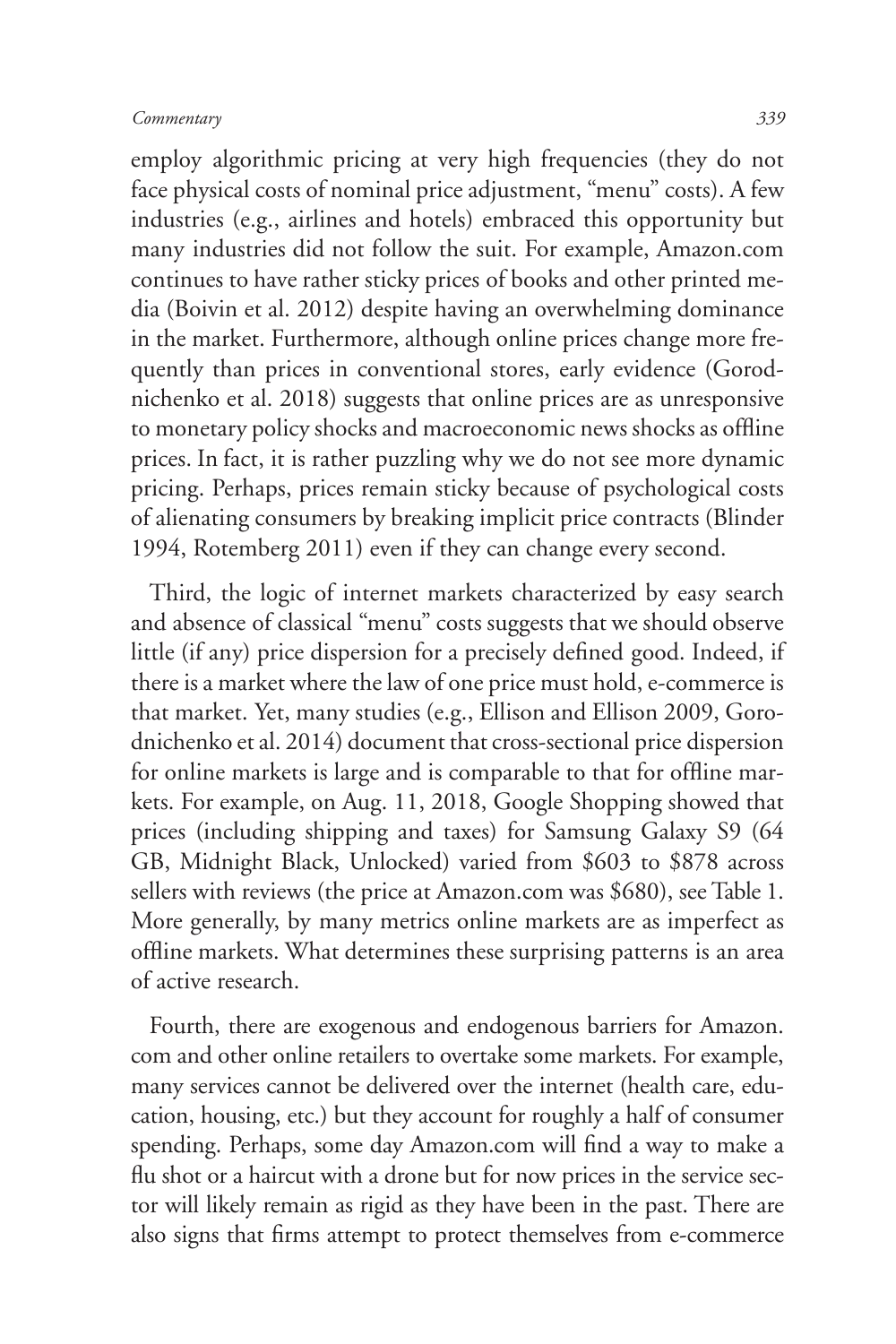# **Table 1 Prices for a Specific Product on Google Shopping**

| Sellers                                              | Seller Ratings             | Details/<br>Special<br>Offers | <b>Base Price</b>                                    | Total<br>Price |
|------------------------------------------------------|----------------------------|-------------------------------|------------------------------------------------------|----------------|
| BuyVPC.com                                           | 97% positive<br>(200)      |                               | \$765.98<br>$+ $70.85$ tax.<br>Free shipping         | \$836.83       |
| PCNation                                             | 96% positive<br>(1,839)    |                               | \$758.51<br>$+$ \$56.89 tax.<br>Free shipping        | \$815.40       |
| CompSource                                           | 95% positive<br>(655)      |                               | \$744.75<br>$+ $55.86$ tax.<br>Free shipping         | \$800.61       |
| Sam's Club                                           | 94% positive<br>(692)      |                               | \$790.90<br>$+ $79.85$ tax<br>and<br>\$7.60 shipping | \$878.35       |
| <b>B&amp;H</b> Photo<br>-Video-Audio<br>+ Show all 2 | 93% positive<br>(188, 962) | Used                          | \$633.50<br>Free shipping.<br>No tax                 | \$633.50       |
| Electronicsforce.com                                 | 93% positive<br>(700)      |                               | \$603.19<br>Free shipping.<br>No tax                 | \$603.19       |
| BLINQ.com                                            | 92% positive<br>(4,858)    | Refurbished                   | \$652.99<br>$+$ \$60.40 tax.<br>Free shipping        | \$713.39       |
| NothingButSavings.com                                | 92% positive<br>(390)      |                               | \$725.01<br>$+$ \$52.56 tax.<br>Free shipping        | \$777.57       |
| Best Buy + Show all 2                                | 92% positive<br>(228)      |                               | \$669.99<br>$+$ \$61.97 tax.<br>Free shipping        | \$731.96       |
| Newegg.com                                           | 88% positive<br>(68, 262)  |                               | \$732.34<br>$+$ \$67.74 tax.<br>Free shipping        | \$800.08       |
| Walmart + Show all 2                                 | 86% positive<br>(1,993)    |                               | \$699.99<br>$+$ \$64.75 tax.<br>Free shipping        | \$764.74       |

Samsung Galaxy S9 - 64 GB – Midnight Black – Unlocked \$634 online \*\*\*\*\* 2,907 product reviews

Note: Information retreived from website Aug. 11, 2018.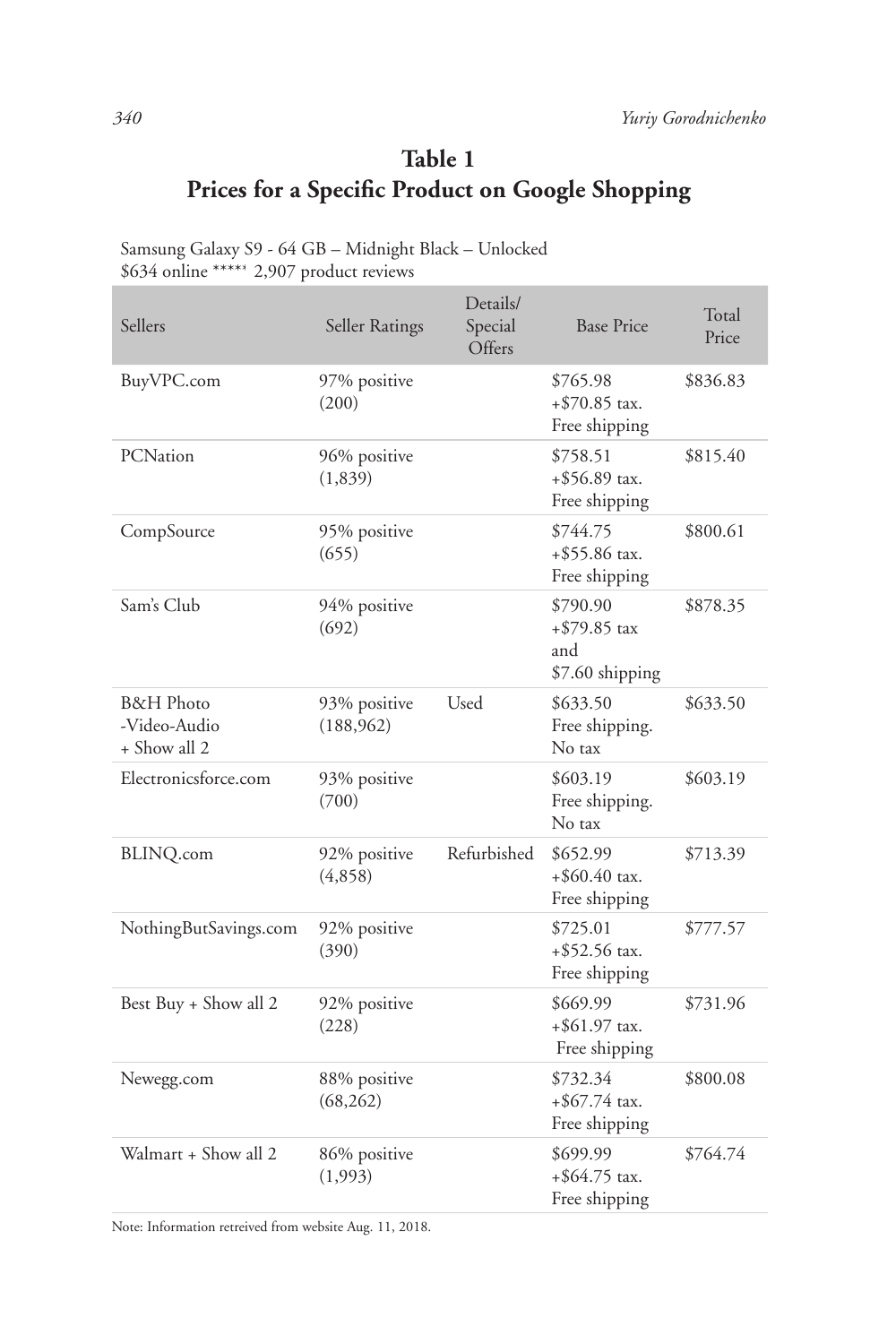competition. For instance, conventional retailers can have goods sold exclusively by these retailers (e.g., Walmart and Costco use private labels Great Value and Kirkland). One may anticipate that this kind of behavior will be increasingly widespread. Indeed, many manufactures sell exclusively via their online and offline stores (e.g., Apple and IKEA do not sell their products via Amazon.com or other online retailers) which have rather rigid prices (Cavallo et al. 2014).

# **VI. Concluding Remarks**

Walmart reshaped the landscape of retail in the 1980s and 1990s. Now a new revolution in retail is being led by Amazon, eBay, Overstock and other online shops. In this new world, menu costs are negligible, search for best prices is cheap and easy, and the geographical location of consumers and stores is largely irrelevant. Undoubtedly, these characteristics of e-commerce will make prices more flexible and more uniform across locations, although consumer prices will not converge in their properties to commodity prices. What does this mean for central banks?

My tentative analysis suggests several predictions. First, monetary policy should be more aggressive in combatting recessions. Second, central banks should likely put a higher weight on volatility of output as more flexible prices lead to smaller distortions in the allocation of resources. Third, holding everything else constant, inflation will likely become more volatile and cyclically sensitive, more dominated by transitory shocks, and potentially move difficult to control in the short run. Fourth, central banks will possibly need to redefine their targets and operations to respond to the evolving nature of price setting in the retail sector. Perhaps, central banks will need to develop new tools to make their policies more targeted.

Of course, these changes will not happen overnight but central banks will be well advised to prepare themselves early on. Indeed, despite the growing importance of e-commerce, the properties of online prices are still relatively understudied. Somewhat surprisingly, efforts to collect online price data are largely confined to individual academics like Cavallo but this kind of endeavor requires considerable investment and institutional support. Since statistical agencies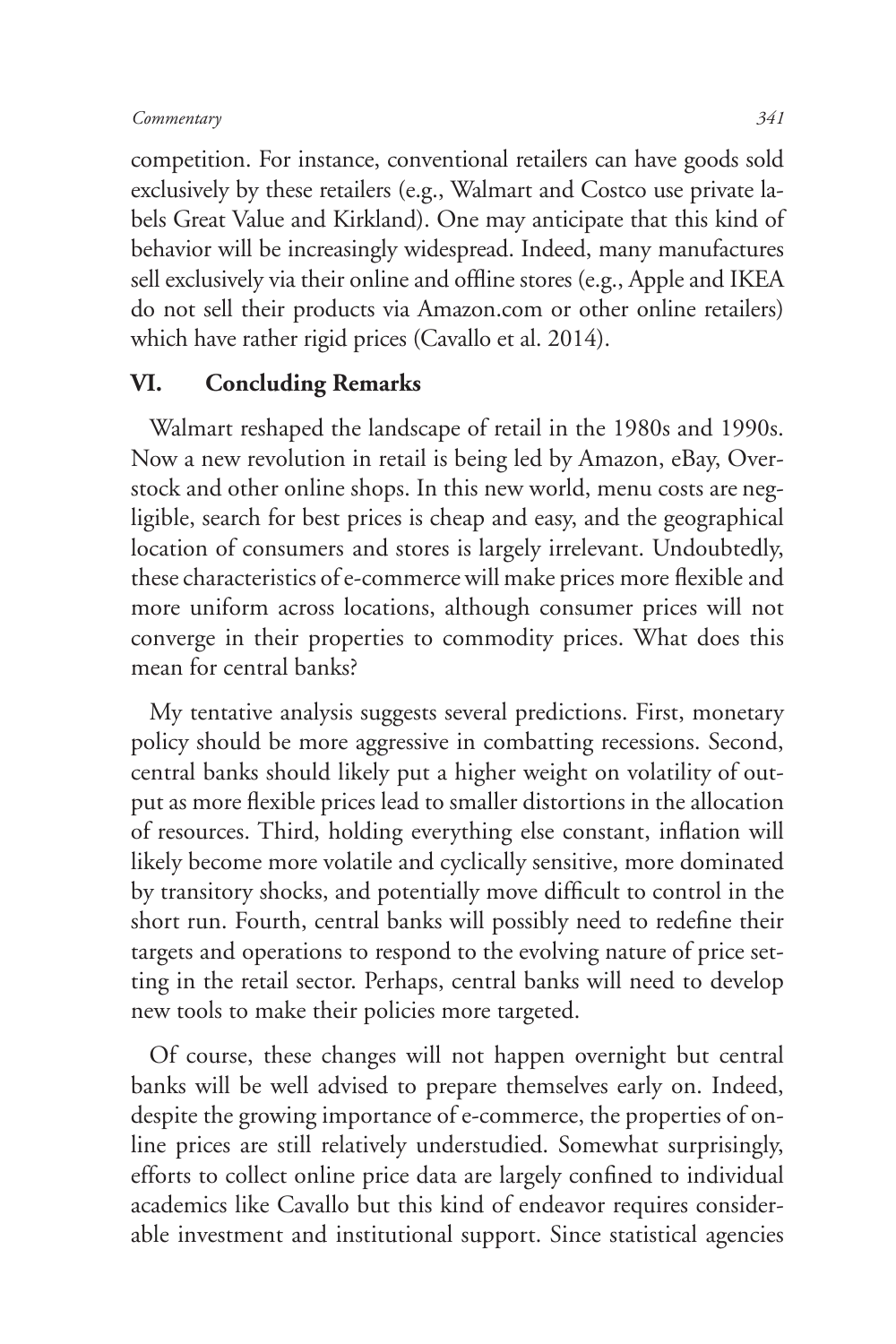appear to show little appetite to gather price quotes and volumes of sales for e-commerce, central banks should fill in this void. Having such data will help us better understand the nature of online markets and adjust policies accordingly.

Author's Note: I thank Oli Coibion for comments on an earlier version of this discussion.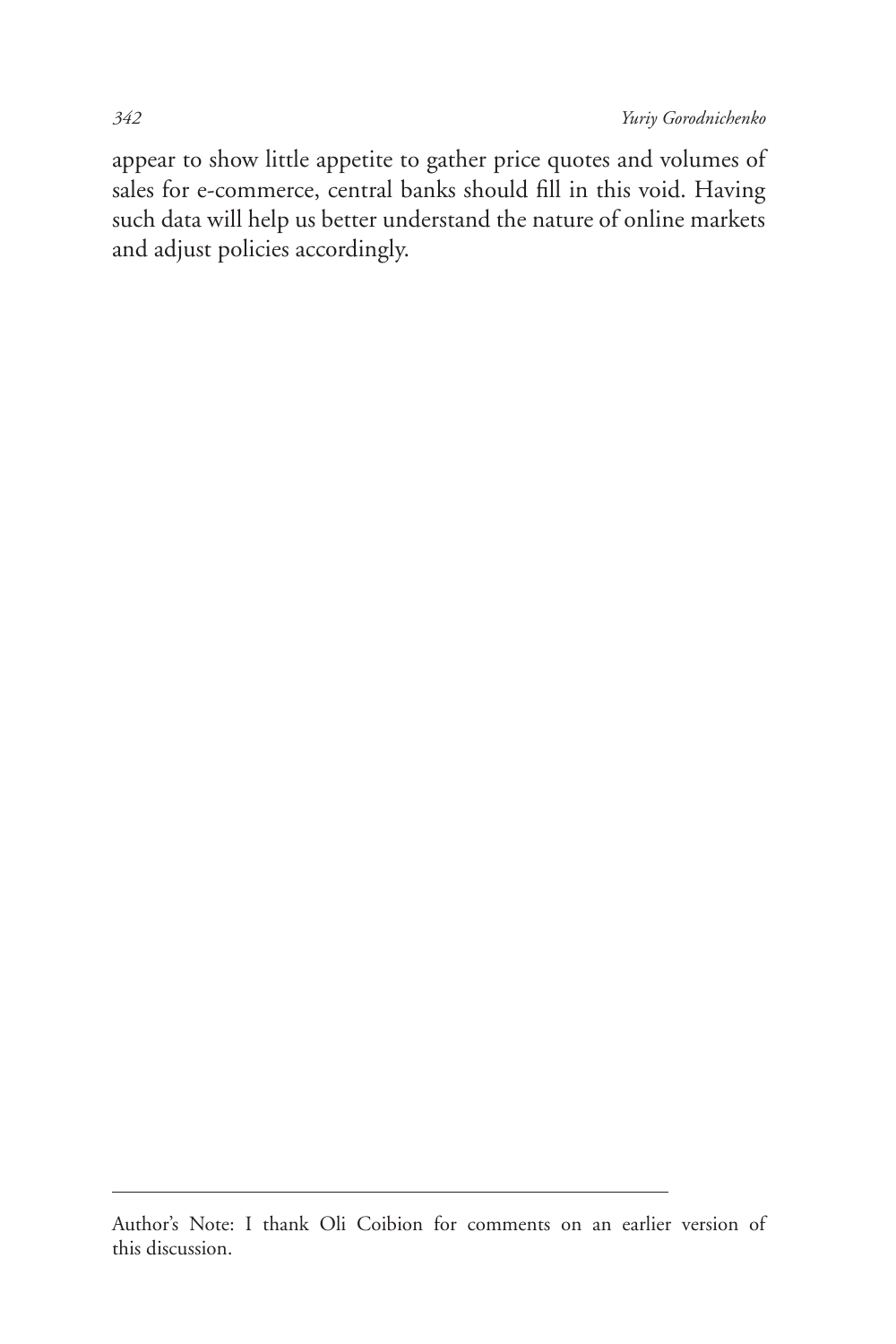## **Endnote**

<sup>1</sup>The European Commission (2014) finds that 74 percent of all shoppers in the European Union use internet comparison tools to compare prices and find the cheapest price.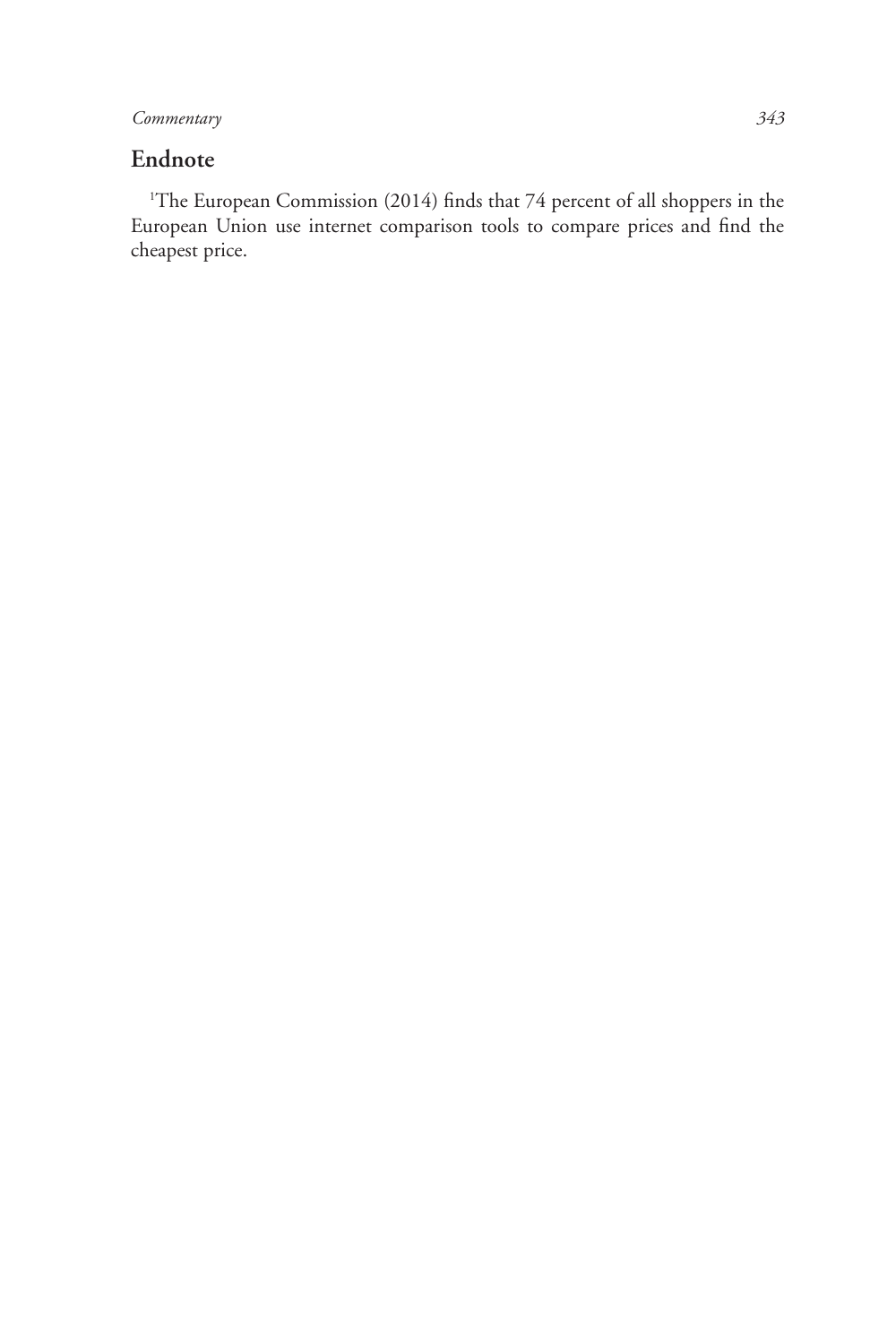## **References**

- Auclert, Adrien. 2017. "Monetary Policy and the Redistribution Channel," National Bureau of Economic Research, Working Paper 23451.
- Beraja, Martin, Andreas Fuster, Erik Hurst and Joseph Vavra. 2017. "Regional Heterogeneity and Monetary Policy," National Bureau of Economic Research, Working Paper 23270.
- Beraja, Martin, Erik Hurst and Juan Ospina. 2016. "The Aggregate Implications of Regional Business Cycles," National Bureau of Economic Research, Working Paper 21956.
- Blinder, Alan S. 1994. "On Sticky Prices: Academic Theories Meet the Real World," *Monetary Policy*, edited by N. Gregory Mankiw, pp. 117-154. University of Chicago Press.
- Boivin, Jean, Robert Clark and Nicolas Vincent. 2012. "Virtual Borders," *Journal of International Economics,* 86(2): 327-335.
- Boskin, Michael J., Ellen L. Dulberger, Robert J. Gordon, Zvi Griliches and Dale W. Jorgenson. 1998. "Consumer Prices, the Consumer Price Index, and the Cost of Living," *Journal of Economic Perspectives,* 12(1): 3-26.
- Bryan, Michael F., and Brent Meyer. 2010. "Are Some Prices in the CPI More Forward Looking Than Others? We Think So," Federal Reserve Bank of Cleveland, *Economic Commentary*, May.
- Carvalho, Carlos. 2006. "Heterogeneity in Price Stickiness and the Real Effects of Monetary Shocks," *The B.E. Journal of Macroeconomics*, 6(3): 1-58.
- Cavallo, Alberto. 2017. "Are Online and Offline Prices Similar? Evidence from Large Multi- channel Retailers," *American Economic Review,* 107(1): 283-303.
- \_\_\_\_\_, Brent Neiman and Roberto Rigobon. 2014. "Currency Unions, Product Introductions, and the Real Exchange Rate," *Quarterly Journal of Economics,* 129(2): 529-595.
- Cœuré, Benoît. 2017. "Convergence Matters for Monetary Policy," speech at the Competitiveness Research Network (CompNet) conference on "Innovation, Firm Size, Productivity and Imbalances in the Age Of De-Globalization" in Brussels, June 30. Available at *https://www.ecb.europa.eu/press/key/date/2017/ html/ecb.sp170630\_1.en.html.*
- Coibion, Olivier, and Daniel Goldstein. 2012. "One for Some or One for All? Taylor Rules and Interregional Heterogeneity," *Journal of Money Credit and Banking,* 44(2:3): 401-432.
	- \_\_\_\_\_, Yuriy Gorodnichenko, Saten Kumar and Mathieu Pedemonte. 2018. "Inflation Expectations as a Policy Tool?" National Bureau of Economic Research,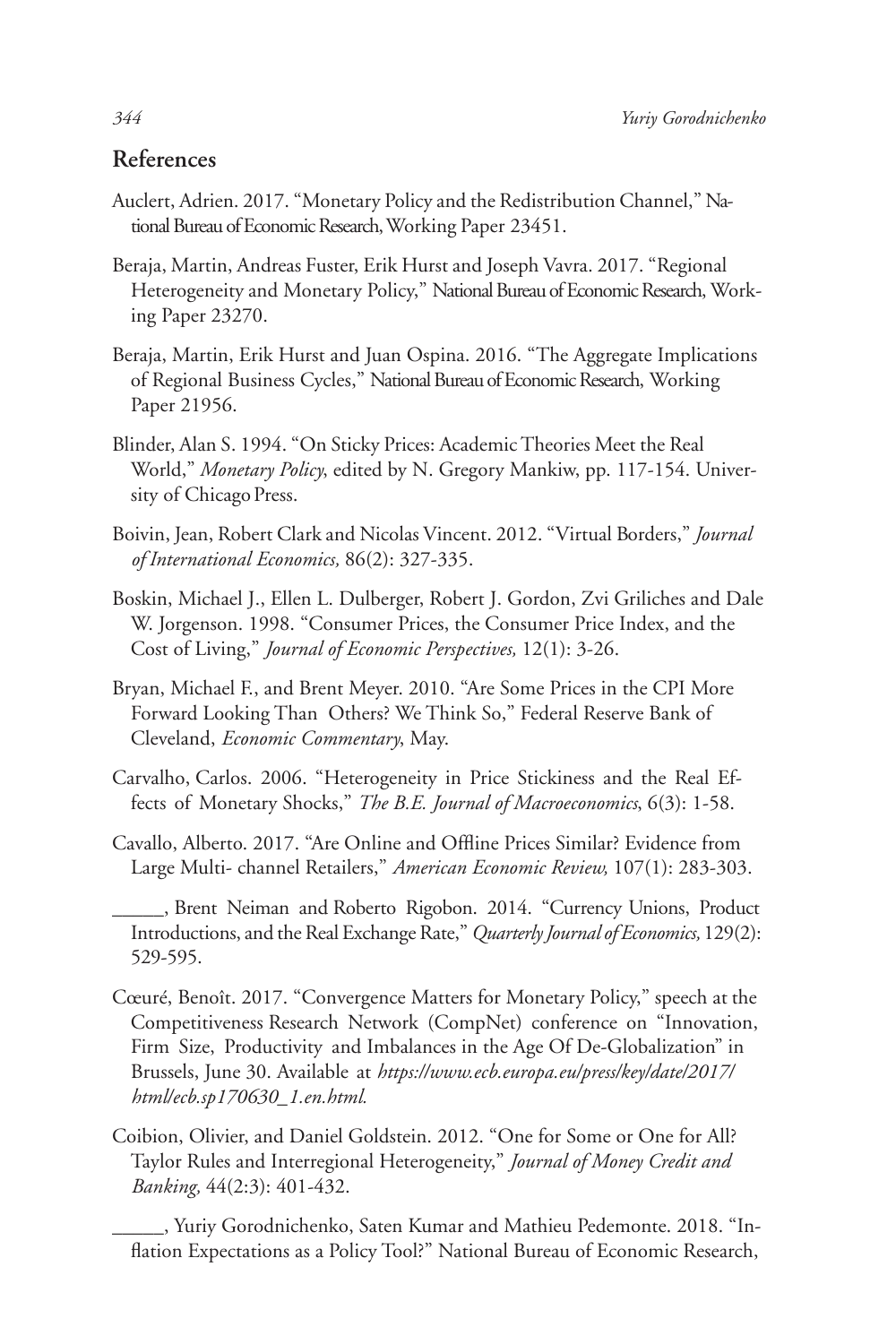Working Paper 24788.

\_\_\_\_\_, \_\_\_\_\_, Lorenz Kueng and John Silvia. 2017. "Innocent Bystanders? Monetary Policy and Inequality," *Journal of Monetary Economics,* 88(C): 70-89.

and Dmitri Koustas. 2017. "Consumption Inequality and the Frequency of Purchases," National Bureau of Economic Research, Working Paper 24788.

\_\_\_\_\_, \_\_\_\_\_ and Gee Hee Hong. 2015. "The Cyclicality of Sales, Regular and Effective Prices: Business Cycle and Policy Implications," *American Economic Review,* 105 (3): 993-1029.

De Long, J. Bradord and Lawrence H. Summers. 1986. "Is Increased Price Flexibility Stabilizing?" *American Economic Review,* 76(5): 1031-1044.

- Eggertsson, Gauti B., and Paul Krugman. 2012. "Debt, Deleveraging, and the Liquidity Trap: A Fisher-Minsky-Koo Approach," *Quarterly Journal of Economics,* 127(3): 1469-1513.
- Ellison, Glenn, and Sara Fisher Ellison. 2009. "Search, Obfuscation, and Price Elasticities on the Internet," *Econometrica,* 77(2): 427-452.

European Commission. 2014. "Study on the Coverage, Functioning and Consumer Use of Comparison Tools and Third-Party Verification Schemes for Such Tools," available at *https://ec.europa.eu/futurium/en/content/study-coveragefunctioning-and-consumer- usecomparison-tools-and-third-party-verification.*

- Fraga, Arminio, Ilan Goldfajn and André Minella. 2003. "Inflation Targeting in Emerging Market Economies," *NBER Macroeconomics Annual,* 18(2003): 365-400.
- Gorodnichenko, Yuriy, Viacheslav Sheremirov and Oleksandr Talavera. 2018. "The Responses of Internet Retail Prices to Aggregate Shocks: A High-Frequency Approach," *Economics Letters,* 164(C): 124-127.
- Grigsby, John, Erik Hurst and Ahu Yildirmaz. 2018. "Aggregate Nominal Wage Adjustments: New Evidence from Administrative Payroll Data," manuscript.
- Haltiwanger, John, and Michael Waldman. 1991. "Responders Versus Non-Responders: A New Perspective on Heterogeneity," *Economic Journal,* 101(408): 1085-1102.
- Mersch, Yves. 2014. "Monetary Policy and Economic Inequality," keynote speech by Mersch, Member of the Executive Board of the European Central Bank, at the Corporate Credit Conference, hosted by Muzinich, Zurich, Oct. 17. *Available at https://www.bis.org/review/r141020d.htm.*
- Molloy, Raven, Christopher L. Smith and Abigail Wozniak. 2011. "Internal Migration in the United States," *Journal of Economic Perspectives,* 25(3): 173-196.